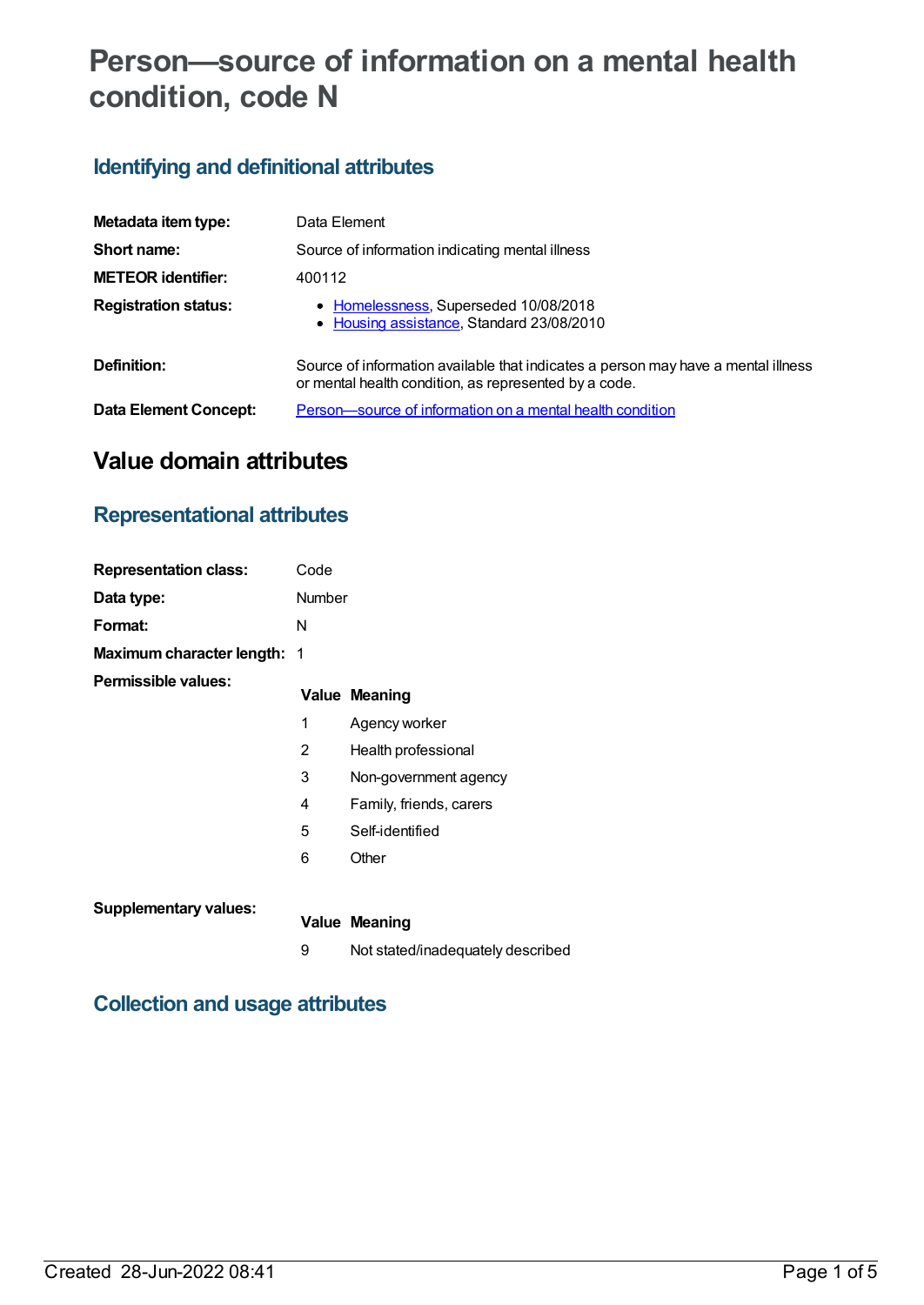**Guide for use:** CODE 1 Agency worker

The person appears to the agency worker to have an undiagnosed mental health condition.

CODE 2 Health professional

The person has been diagnosed with a mental health condition by a doctor, nurse or other health professional.

CODE 3 Non-government agency

A non-government agency offering disability support programs, or a local community support program, whose target population includes those with a mental illness.

CODE 4 Family, friends, carers

Family, carers, friends or others who know the applicant well, and are concerned that the person may have an undiagnosed mental illness.

CODE 5 Self-identified

The person reports that they have a mental illness but does not have contact with specialised mental health service or other relevant service providers at this point in time.

### **Data element attributes**

### **Collection and usage attributes**

| <b>Collection methods:</b> | The permissible values for this data element are used to form the response<br>categories to the question:                                                                                        |
|----------------------------|--------------------------------------------------------------------------------------------------------------------------------------------------------------------------------------------------|
|                            | "Is there additional information about the client, either formal or informal, that<br>indicates a mental health condition?"                                                                      |
| Comments:                  | This data element is based on the PHaMs (Personal Helpers and Mentors<br>Program) screening tool; it is a useful flag for mental health issues where more<br>accurate evidence is not available. |

### **Relational attributes**

| Related metadata<br>references:                             | See also Person-formally diagnosed mental health condition indicator, code N<br>• Homelessness, Superseded 10/08/2018<br>• Housing assistance, Standard 23/08/2010 |
|-------------------------------------------------------------|--------------------------------------------------------------------------------------------------------------------------------------------------------------------|
|                                                             | See also Person—source of information on a mental health condition indicator,<br>code N                                                                            |
|                                                             | • Community Services (retired), Standard 19/09/2013<br>Homelessness, Superseded 10/08/2018<br>٠<br>• Housing assistance, Standard 01/05/2013                       |
|                                                             | Has been superseded by Person—source of information on a mental health issue.<br>code N                                                                            |
|                                                             | • Homelessness, Standard 10/08/2018                                                                                                                                |
| <b>Implementation in Data Set</b><br><b>Specifications:</b> | Specialist Homelessness Services NMDS 2011Homelessness, Superseded<br>01/05/2013<br>Housing assistance, Superseded 01/05/2013                                      |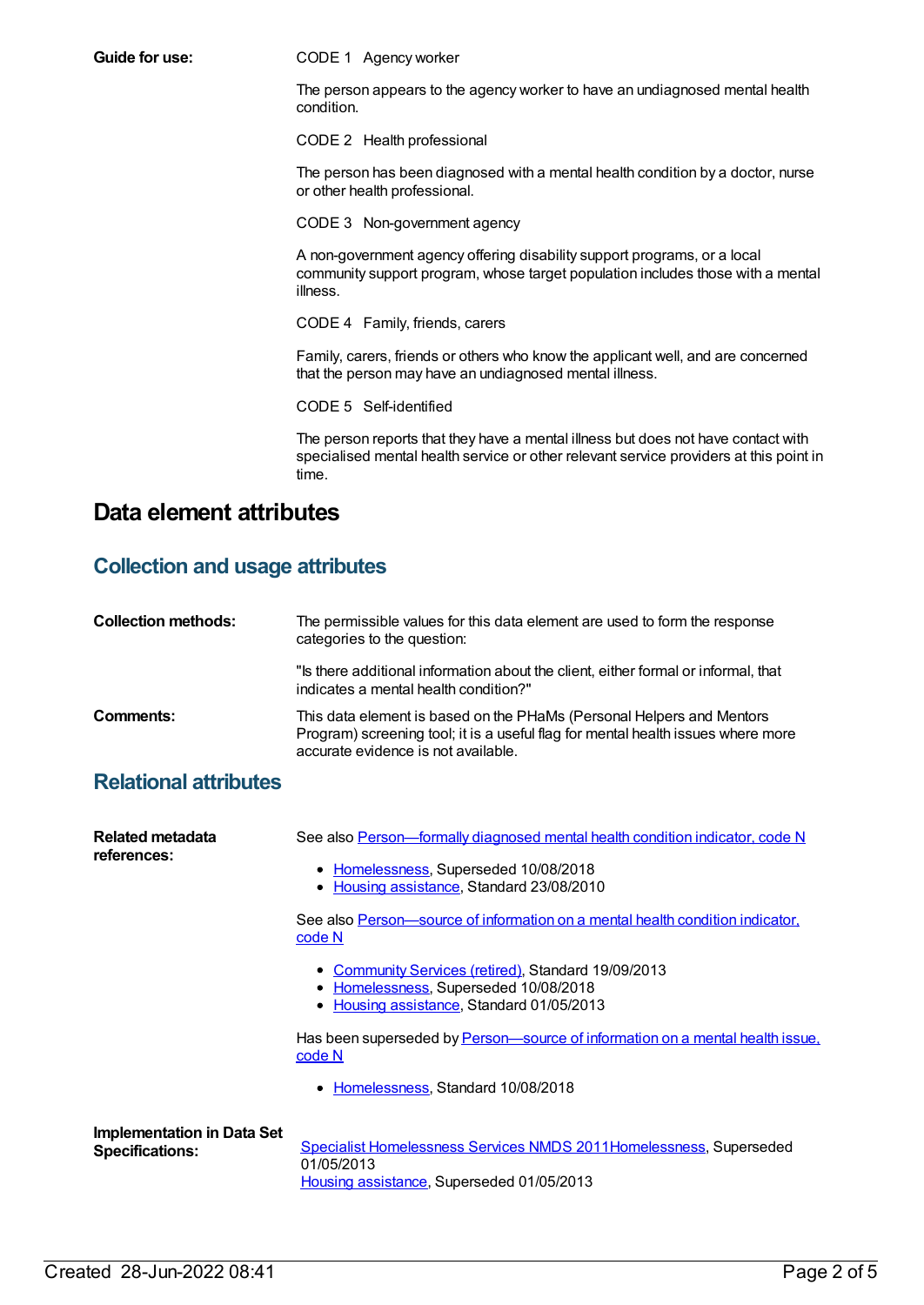#### *Implementation start date:* 01/07/2011

#### *DSS specific information:*

In the Specialist Homelessness Services NMDS, this data element is collected for all clients.

Specialist [Homelessness](https://meteor.aihw.gov.au/content/508954) Services NMDS 2012-1[3Homelessness](https://meteor.aihw.gov.au/RegistrationAuthority/14), Superseded 01/05/2013 Housing [assistance](https://meteor.aihw.gov.au/RegistrationAuthority/11), Superseded 01/05/2013

*Implementation start date:* 01/07/2012

*Implementation end date:* 30/06/2013

*DSS specific information:*

In the Specialist Homelessness Services NMDS, this data element is collected for all clients.

Specialist [Homelessness](https://meteor.aihw.gov.au/content/505626) Services NMDS 2013-1[4Homelessness](https://meteor.aihw.gov.au/RegistrationAuthority/14), Superseded 26/08/2014 Housing [assistance](https://meteor.aihw.gov.au/RegistrationAuthority/11), Superseded 26/08/2014

*Implementation start date:* 01/07/2013

*Implementation end date:* 30/06/2014

*Conditional obligation:*

In the Specialist Homelessness Services NMDS, this data element is conditional on the client providing consent to release their personal data to the AIHW. The data element Client—consent obtained indicator, yes/no code N, must receive a response of Yes (CODE 1).

It is also conditional on a response of Yes (CODE 1) to *Person—source of information on a mental health condition indicator, code N.*

*DSS specific information:*

In the Specialist Homelessness Services NMDS, this data element is collected at the date of presentation.

This data element is collected from the perspective of the agency worker. The agency worker may answer this question based on their personal observations, or from information volunteered by the client. If the client does not agree to answer the questions which require consent, the agency worker will be unable to report this information.

Specialist [Homelessness](https://meteor.aihw.gov.au/content/581255) Services NMDS 2014-1[5Homelessness](https://meteor.aihw.gov.au/RegistrationAuthority/14), Superseded 24/11/2016 Housing [assistance](https://meteor.aihw.gov.au/RegistrationAuthority/11), Superseded 24/11/2016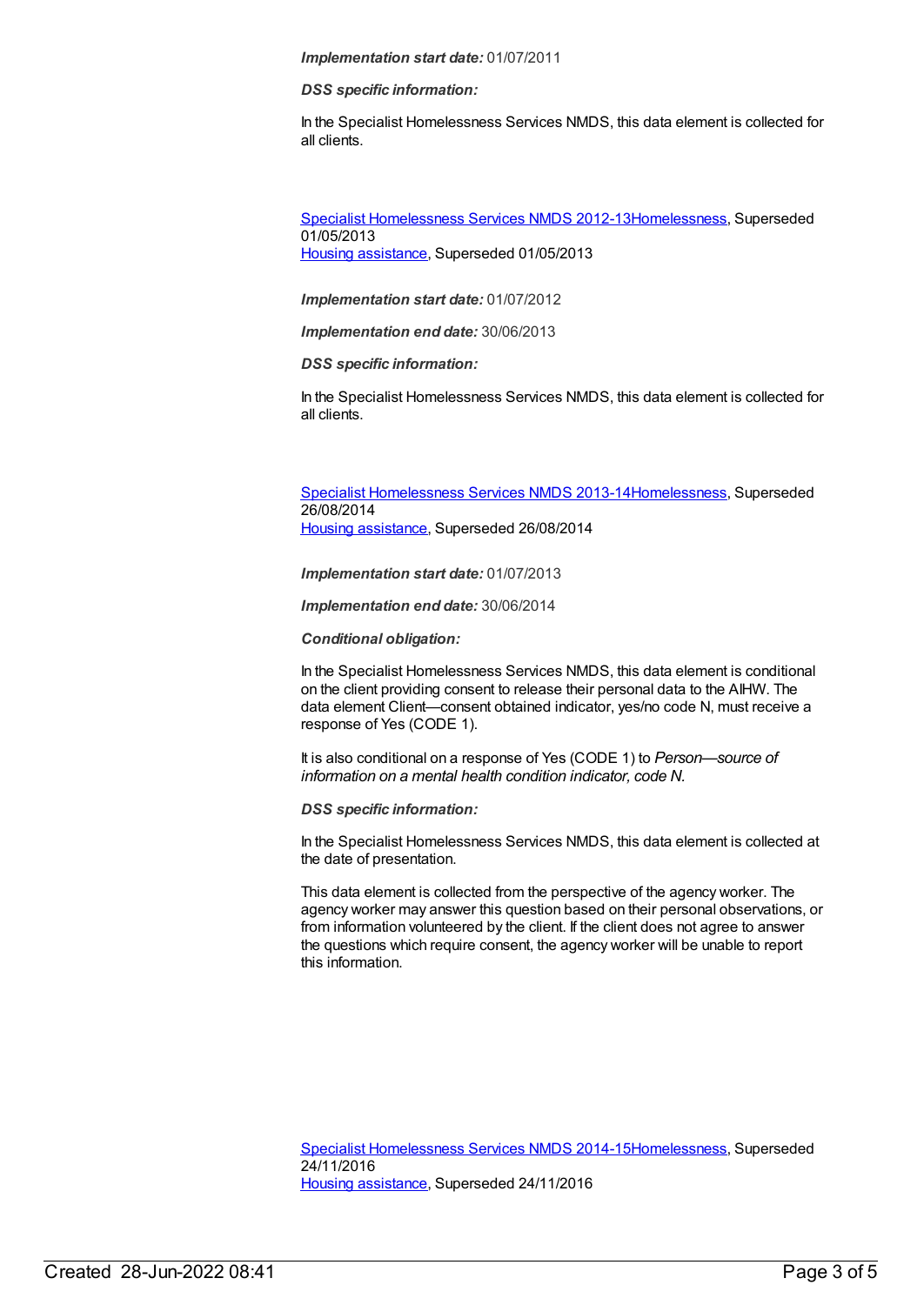#### *Implementation start date:* 01/07/2014

*Implementation end date:* 30/06/2015

#### *Conditional obligation:*

In the Specialist Homelessness Services NMDS, this data element is conditional on the client providing consent to release their personal data to the AIHW. The data element Client—consent obtained indicator, yes/no code N, must receive a response of Yes (CODE 1).

It is also conditional on a response of Yes (CODE 1) to *Person—source of information on a mental health condition indicator, code N.*

#### *DSS specific information:*

In the Specialist Homelessness Services NMDS, this data element is collected at the date of presentation.

This data element is collected from the perspective of the agency worker. The agency worker may answer this question based on their personal observations, or from information volunteered by the client. If the client does not agree to answer the questions which require consent, the agency worker will be unable to report this information.

Specialist [Homelessness](https://meteor.aihw.gov.au/content/658005) Services NMDS 2015-1[7Homelessness](https://meteor.aihw.gov.au/RegistrationAuthority/14), Superseded 24/11/2016

*Implementation start date:* 01/07/2015

*Implementation end date:* 30/06/2017

*Conditional obligation:*

In the Specialist Homelessness Services NMDS, this data element is conditional on the client providing consent to release their personal data to the AIHW. The data element Client—consent obtained indicator, yes/no code N, must receive a response of Yes (CODE 1).

It is also conditional on a response of Yes (CODE 1) to *Person—source of information on a mental health condition indicator, code N.*

*DSS specific information:*

In the Specialist Homelessness Services NMDS, this data element is collected at the date of presentation.

This data element is collected from the perspective of the agency worker. The agency worker may answer this question based on their personal observations, or from information volunteered by the client. If the client does not agree to answer the questions which require consent, the agency worker will be unable to report this information.

Specialist [Homelessness](https://meteor.aihw.gov.au/content/650006) Services NMDS 2017-1[9Homelessness](https://meteor.aihw.gov.au/RegistrationAuthority/14), Superseded 10/08/2018